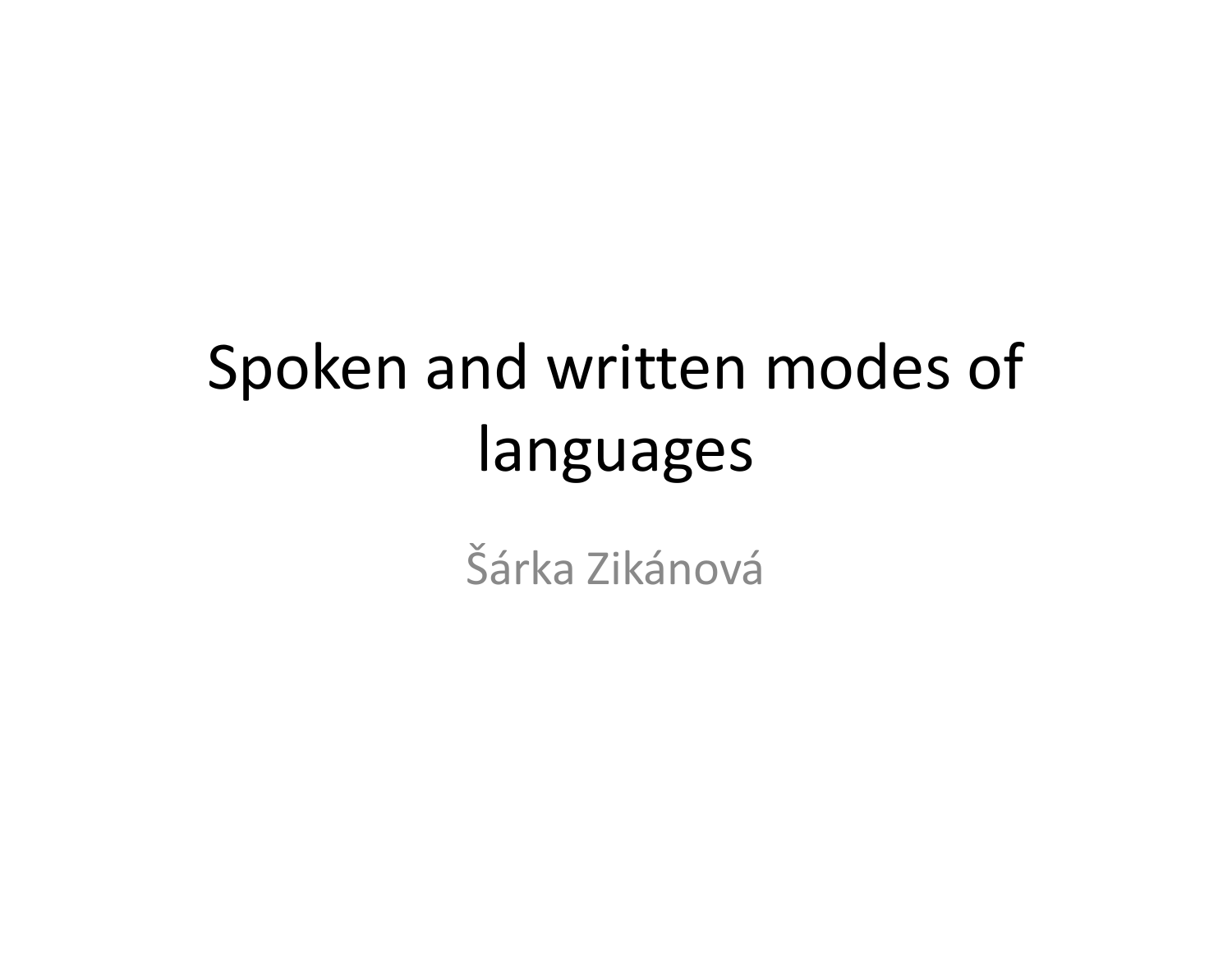### Spoken and written modes: which comes first?

Basic view:

- Spoken primary (in the history, in the language acquisition by a child)
- Written secondary, record of the speech
	- and the state of the - BUT: social and educational point of view (literacy, civilization, social prestige, official recognition; language standard)
	- and the state of the NLP, linguistics: accessibility of written data

Different functions, forms and linguistic characteristics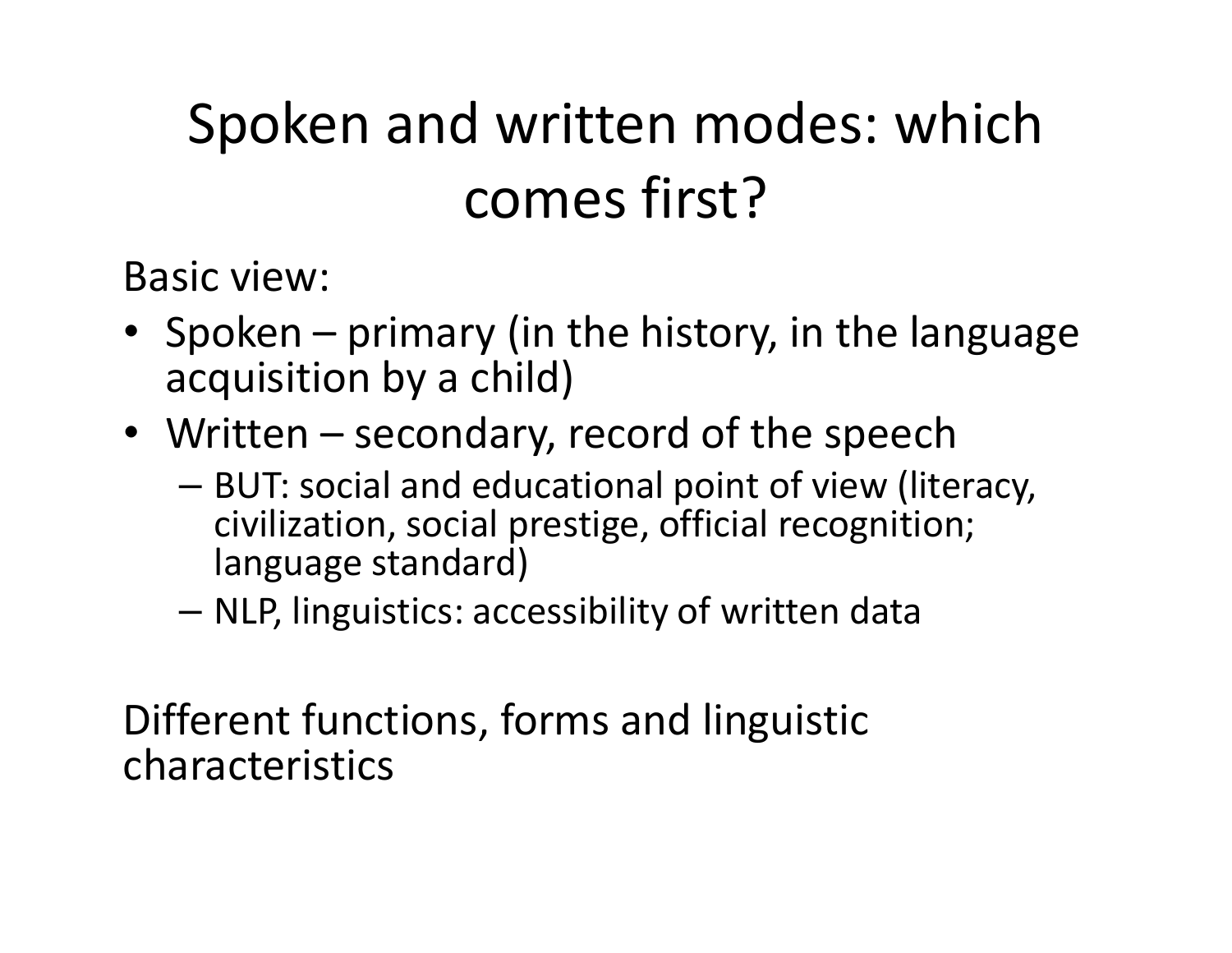### Functions of spoken and written modes

(prototypical; other distinctions: prepared – non prepared; intently recorded – not recorded; formal – informal)

Speech:

- $\blacksquare$ Quick, direct
- -Not lasting
- -Presence of the addressee (shared knowledge)
- -Immediate feedback from the addressee
- -Common context (situation)

Written mode:

- -Relative permanence
- -Different times, places, contexts
- -Preparation, possibility to reformulate (author)
- -Possibility to re-read or omit (addressee)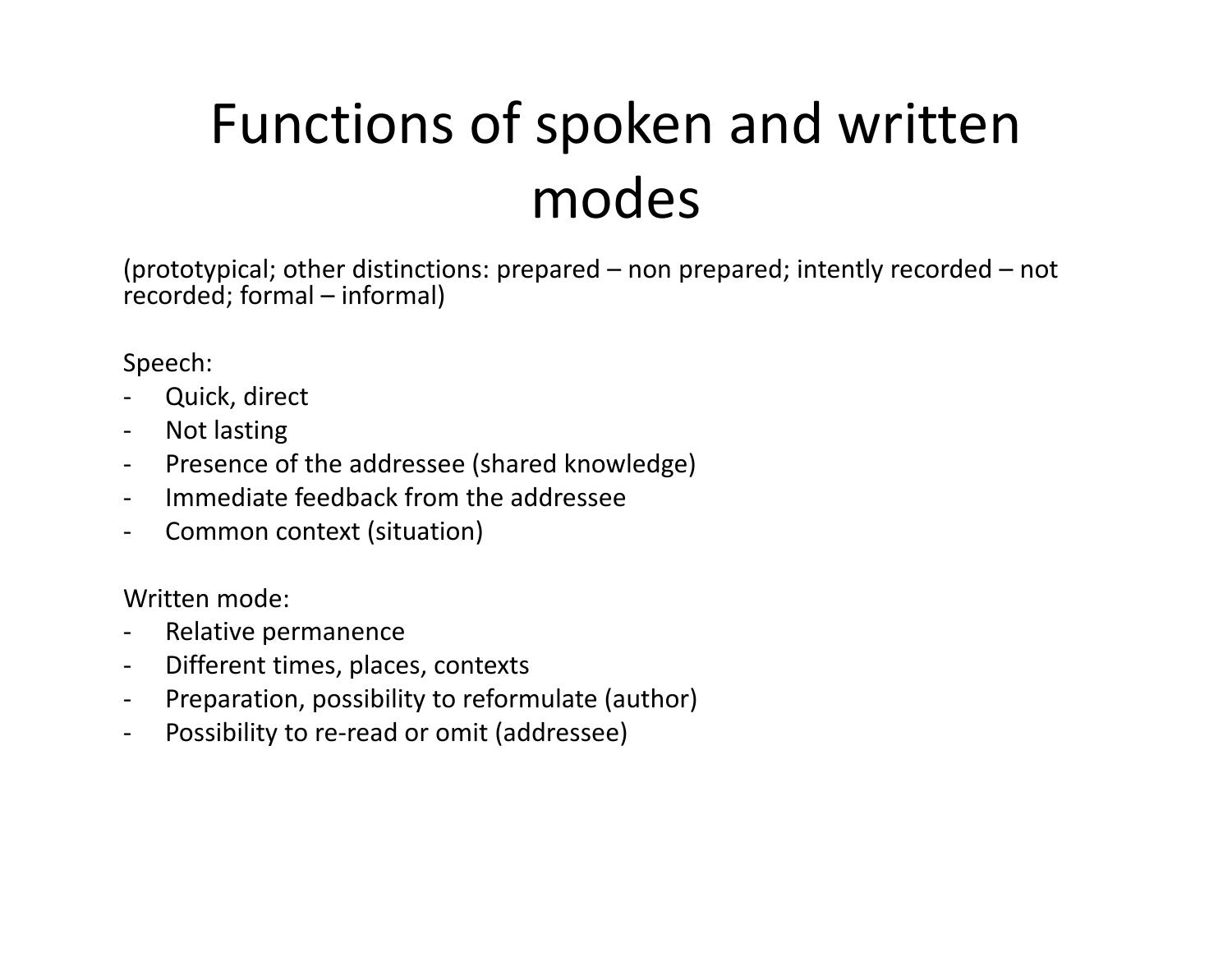Linguistic characteristics of speechcompared to written mode: inexplicitness

- A. How did it go?
- B. Not too bad. I'm just glad it's over.
- C. Was it the last one?
- D. Yes, for the time being.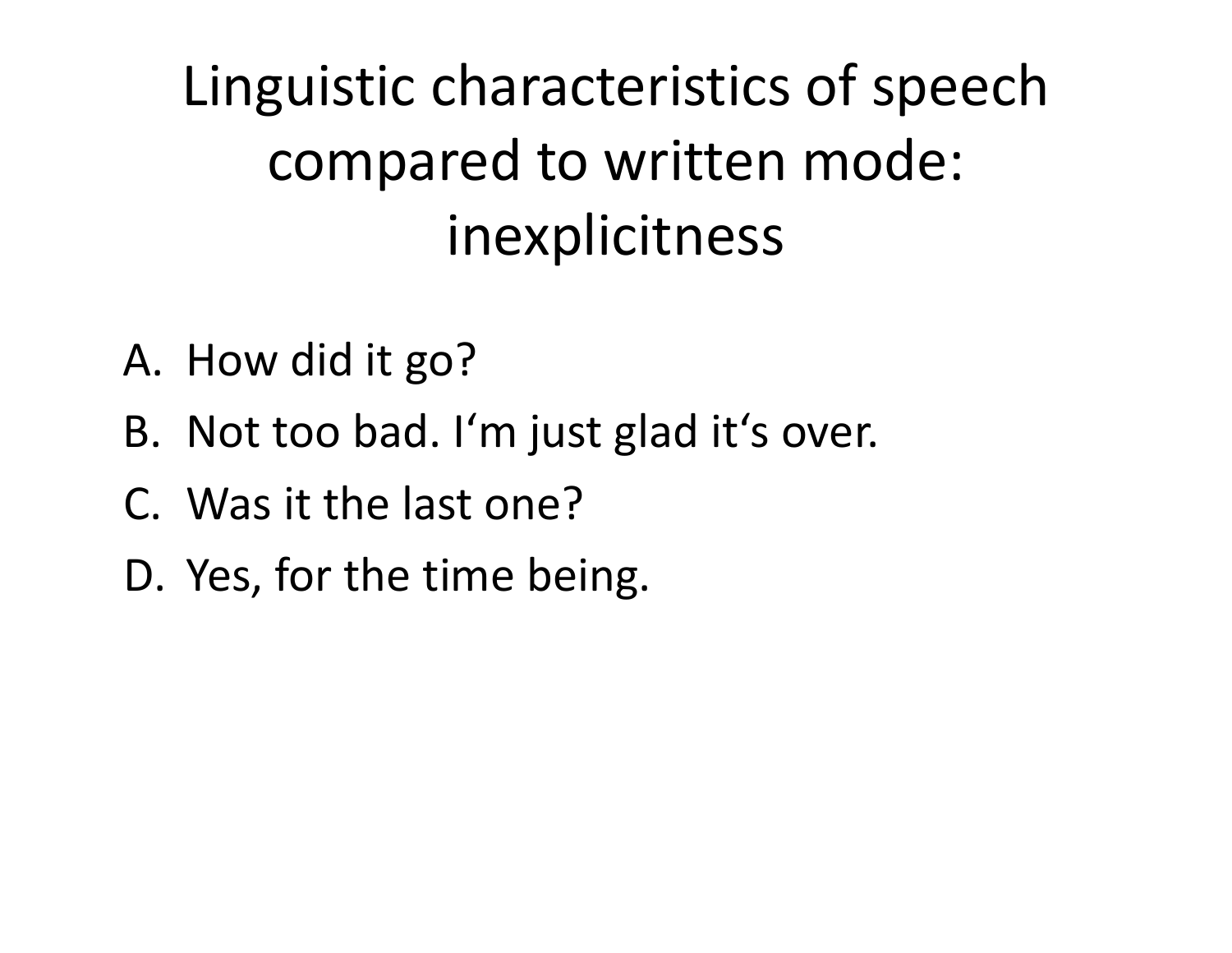# Lack of clear sentence boundaries

And he was saying that erm – you can go to a<br>nightalith in Directorkans and watch Term nightclub in Birmingham – and watch Tony Bennet for about thirty bob – something like this a night with Tony Bennet – have a nice meal in very plushy surroundings very nice warmpleasant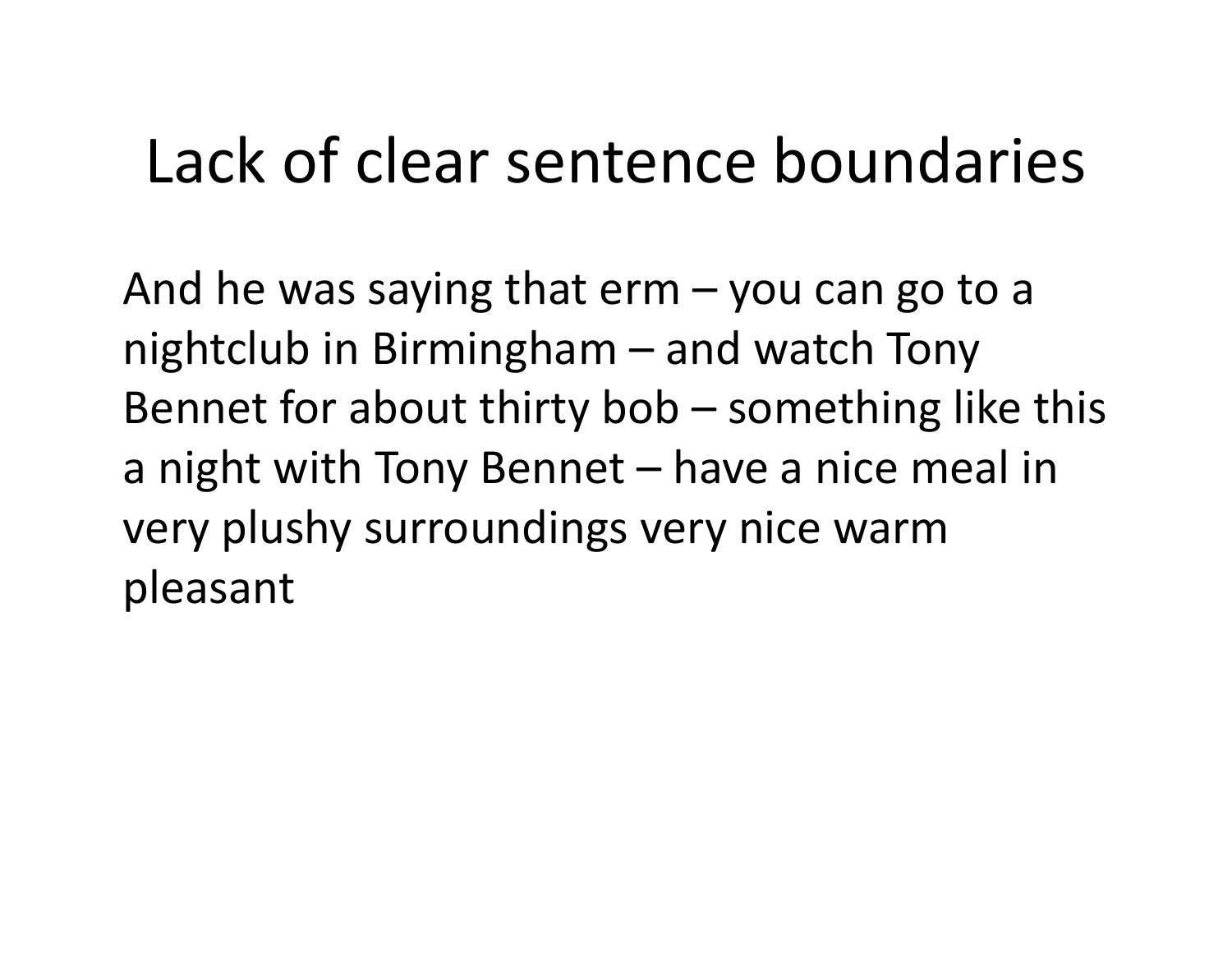## Simple sentence structure, subordination rather at the end of the phrase than at the beginning

[Yesterday we saw the man [who is a friend of<br>... the woman [ who lives in the house [which used to belong to us]]]].

[The man [who is a friend of the woman [who lives in the house [which used to belong to us]]] cam to see us yesterday].